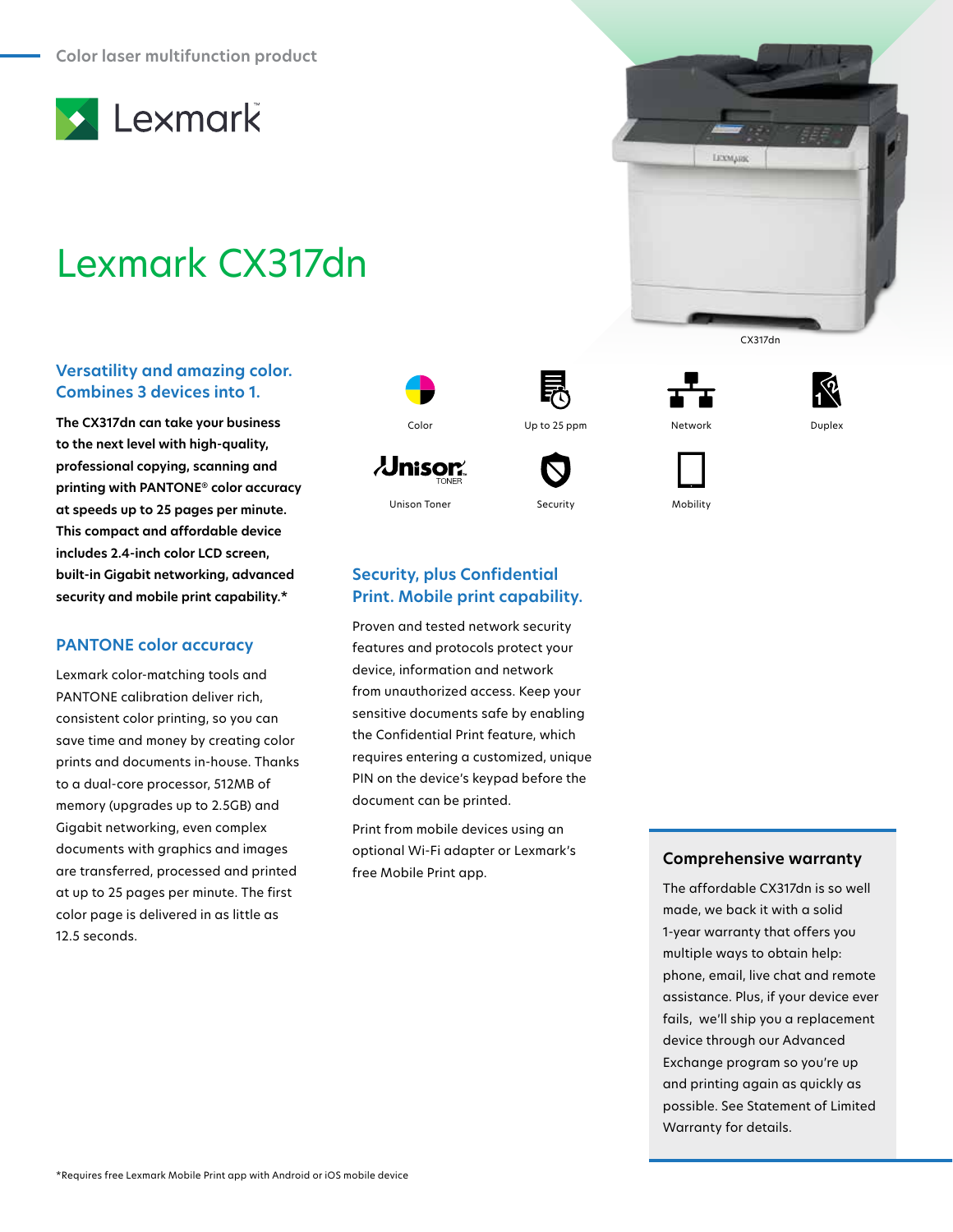## **Outstanding supplies value**

Lexmark's exclusive Unison™ Toner keeps your cost of printing low. Its cartridges yield up to 2,300 color and 3,000 black pages and never require shaking, which minimizes interruptions and keeps your work moving. The Lexmark Print System and Unison Toner ensure consistent print quality throughout the life of the cartridge to prevent wasted prints.

#### **User-friendly**

The CX317dn is simple to install, easy to use and offers full compatibility with nearly every operating system and network, so you'll be up and running in minutes. It's built to last, so you'll easily be able to print up to 5,000 pages per month, thanks to our state-of-the-art paper handling technology.

Monitor operating status and supply levels on the MFP's easy-to-use, 2.4 inch color LCD or from a remote location via the web interface. Add an extra paper tray to boost input capacity to 900 pages for fewer interruptions.

An automatic document feeder simplifies printing, copying and scanning multipage documents.

## **Eco-friendly**

Built-in two-sided printing reduces paper use. The instant warm-up fuser saves energy and delivers the first color page as fast as 12.5 seconds. Select an energy-saving mode (Quiet, Hibernate or Eco) to automatically minimize noise and energy consumption.

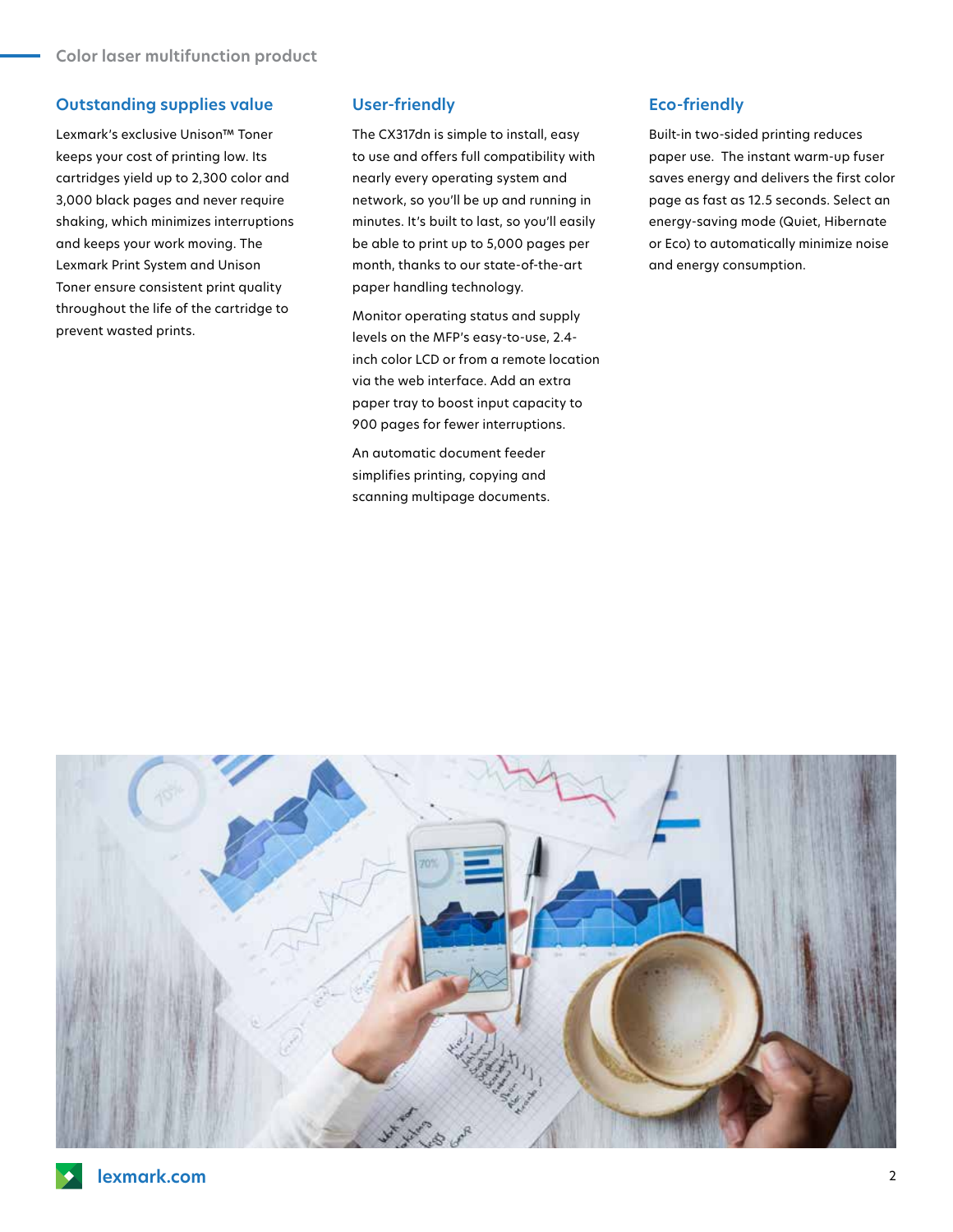| <b>Product specifications</b>                        | <b>Lexmark CX317dn</b>                                                                                                    |
|------------------------------------------------------|---------------------------------------------------------------------------------------------------------------------------|
| Printing                                             |                                                                                                                           |
| Display                                              | 2.4-inch (6 cm) color LCD display                                                                                         |
| Print Speed: Up to <sup>6</sup>                      | Black: 25 ppm / Color: 25 ppm                                                                                             |
| Time to First Page: As fast as                       | Black: 11.5 seconds / Color: 12.5 seconds                                                                                 |
| <b>Print Resolution</b>                              | Black: 1200 x 1200 dpi, 4800 Color Quality (2400 x 600 dpi) / Color: 1200 x 1200 dpi, 4800 Color Quality (2400 x 600 dpi) |
| Memory / Processor                                   | Standard: 512 MB / Maximum: 2560 MB / Dual Core, 800 MHz                                                                  |
| <b>Hard Disk</b>                                     | Not Available                                                                                                             |
| Recommended Monthly Page Volume <sup>3</sup>         | 500 - 5000 pages                                                                                                          |
| Maximum Monthly Duty Cycle: Up to <sup>2</sup>       | 60000 pages per month                                                                                                     |
| Copying                                              |                                                                                                                           |
| Copy Speed: Up to <sup>6</sup>                       | Black: 25 cpm / Color: 25 cpm                                                                                             |
| Time to First Copy: As fast as                       | Black: 11.5 seconds / Color: 12.5 seconds                                                                                 |
| Scanning                                             |                                                                                                                           |
| Scanner Type / ADF Scan                              | Flatbed scanner with ADF / Simplex                                                                                        |
| A4/Ltr Simplex Scan Speed: Up to                     | Black: 30 / 32 sides per minute / Color: 30 / 32 sides per minute                                                         |
| Supplies <sup>7</sup>                                |                                                                                                                           |
| Laser Cartridge Yields (up to) <sup>1</sup>          | 2,300-page Colour (CMY) Cartridges, 3,000-page Black Cartridge                                                            |
| Photoconductor Estimated Yield: Up to <sup>5</sup>   | 40,000 pages, based on 3 average letter/A4-size pages per print job and ~5% coverage                                      |
| Cartridge(s) Shipping with Product <sup>1</sup>      | 1,400-page Black Starter Return Program Toner Cartridge, 750-page Color (CMY) Starter Return Program Toner Cartridge      |
| <b>Paper Handling</b>                                |                                                                                                                           |
| <b>Included Paper Handling</b>                       | 250-Sheet Input, 150-Sheet Output Bin, Integrated Duplex, Single-Sheet Manual Feed                                        |
| <b>Optional Paper Handling</b>                       | 550-Sheet Duo Tray with 100-Sheet Feeder                                                                                  |
| Paper Input Capacity: Up to                          | Standard: 250+1 pages 20 lb or 75 gsm bond / Maximum: 900+1 pages 20 lb or 75 gsm bond                                    |
| Paper Output Capacity: Up to                         | Standard: 150 pages 20 lb or 75 gsm bond / Maximum: 150 pages 20 lb or 75 gsm bond                                        |
| Media Types Supported                                | Card Stock, Paper Labels, Plain Paper, Transparencies, Refer to the Card Stock & Label Guide.                             |
| Media Sizes Supported                                | A4, A5, Executive, Folio, JIS-B5, Legal, Letter, Universal, Oficio                                                        |
| <b>General Information4</b>                          |                                                                                                                           |
| <b>Standard Ports</b>                                | USB 2.0 Specification Hi-Speed Certified (Type B), Gigabit Ethernet (10/100/1000)                                         |
| <b>Optional Network Ports</b>                        | MarkNet N8352 802.11b/g/n Wireless                                                                                        |
| Noise Level: Operating                               | Print: 47 dBA / Copy: 48 dBA / Scan: 49 dBA                                                                               |
| <b>Specified Operating Environment</b>               | Temperature: 16 to 32°C (60 to 90°F), Humidity: 8 to 80% Relative Humidity, Altitude: 0 - 2896 Meters (9,500 Feet)        |
| Limited Warranty - See Statement of Limited Warranty | 1-Year Onsite Service, Next Business Day                                                                                  |
| Size (in. - H x W x D) / Weight (lb.)                | 18.44 x 17.48 x 21.99 in. / 60.25 lb.                                                                                     |

'Average continuous black or continuous composite CMY declared cartridge yield up to this number of standard pages in accordance with ISO/IEC 19798. <sup>2</sup>"Maximum Monthly<br>Duty Cycle" is defined as the maximum number of pages